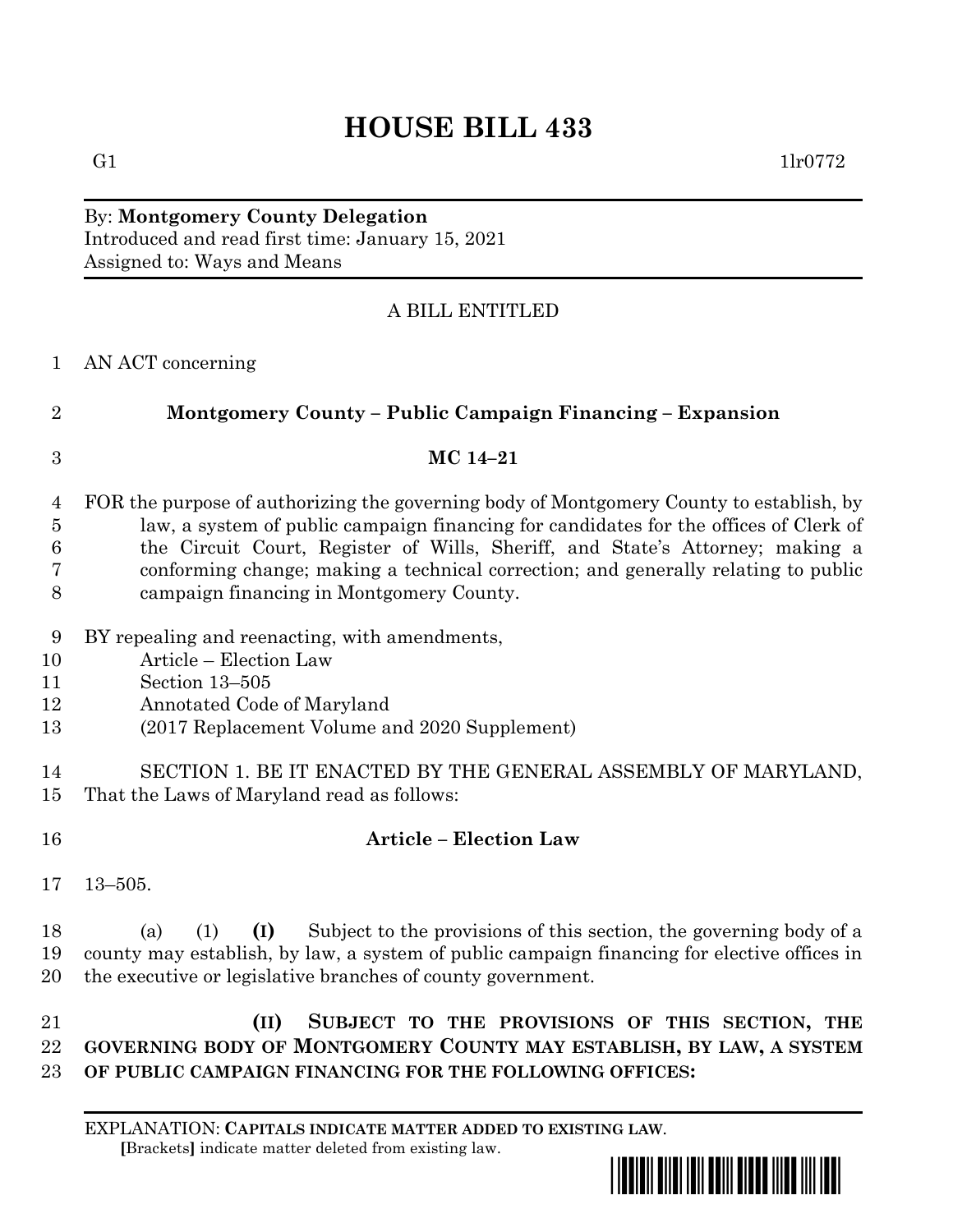|                | $\sqrt{2}$<br><b>HOUSE BILL 433</b>                                                                                                                                                                                                                       |  |
|----------------|-----------------------------------------------------------------------------------------------------------------------------------------------------------------------------------------------------------------------------------------------------------|--|
| $\mathbf{1}$   | 1.<br>CLERK OF THE CIRCUIT COURT;                                                                                                                                                                                                                         |  |
| $\overline{2}$ | <b>REGISTER OF WILLS;</b><br>2.                                                                                                                                                                                                                           |  |
| 3              | 3.<br><b>SHERIFF; OR</b>                                                                                                                                                                                                                                  |  |
| 4              | <b>STATE'S ATTORNEY.</b><br>4.                                                                                                                                                                                                                            |  |
| 5<br>6<br>7    | When establishing a system of public campaign financing for [elective]<br>(2)<br>offices in the executive or legislative branches of county government] AN OFFICE UNDER<br><b>PARAGRAPH (1) OF THIS SUBSECTION, the governing body of a county shall:</b> |  |
| 8<br>9         | specify the criteria that [is] ARE to be used to determine whether<br>(i)<br>an individual is eligible for public campaign financing; and                                                                                                                 |  |
| 10<br>11       | provide the funding and staff necessary for the operation,<br>(ii)<br>administration, and auditing of the system of public campaign financing.                                                                                                            |  |
| 12<br>13       | A system of public campaign financing enacted under subsection (a) of this<br>(b)<br>section:                                                                                                                                                             |  |
| 14<br>15       | shall provide for participation of candidates in public campaign<br>(1)<br>financing on a strictly voluntary basis;                                                                                                                                       |  |
| 16<br>17       | may not regulate candidates who choose not to participate in public<br>(2)<br>campaign financing;                                                                                                                                                         |  |
| 18<br>19       | shall prohibit the use of public campaign financing for any campaign<br>(3)<br>except a campaign for county elective office;                                                                                                                              |  |
| 20             | shall require a candidate who accepts public campaign financing to:<br>(4)                                                                                                                                                                                |  |
| 21<br>22       | establish a campaign finance entity solely for the campaign for<br>(i)<br>county elective office; and                                                                                                                                                     |  |
| 23<br>24       | use funds from that campaign finance entity only for the<br>(ii)<br>campaign for county elective office;                                                                                                                                                  |  |
| 25<br>26       | shall prohibit a candidate who accepts public campaign financing from<br>(5)<br>transferring funds:                                                                                                                                                       |  |
| 27<br>28<br>29 | to the campaign finance entity established to finance the<br>(i)<br>campaign for county elective office from any other campaign finance entity established for<br>the candidate; and                                                                      |  |